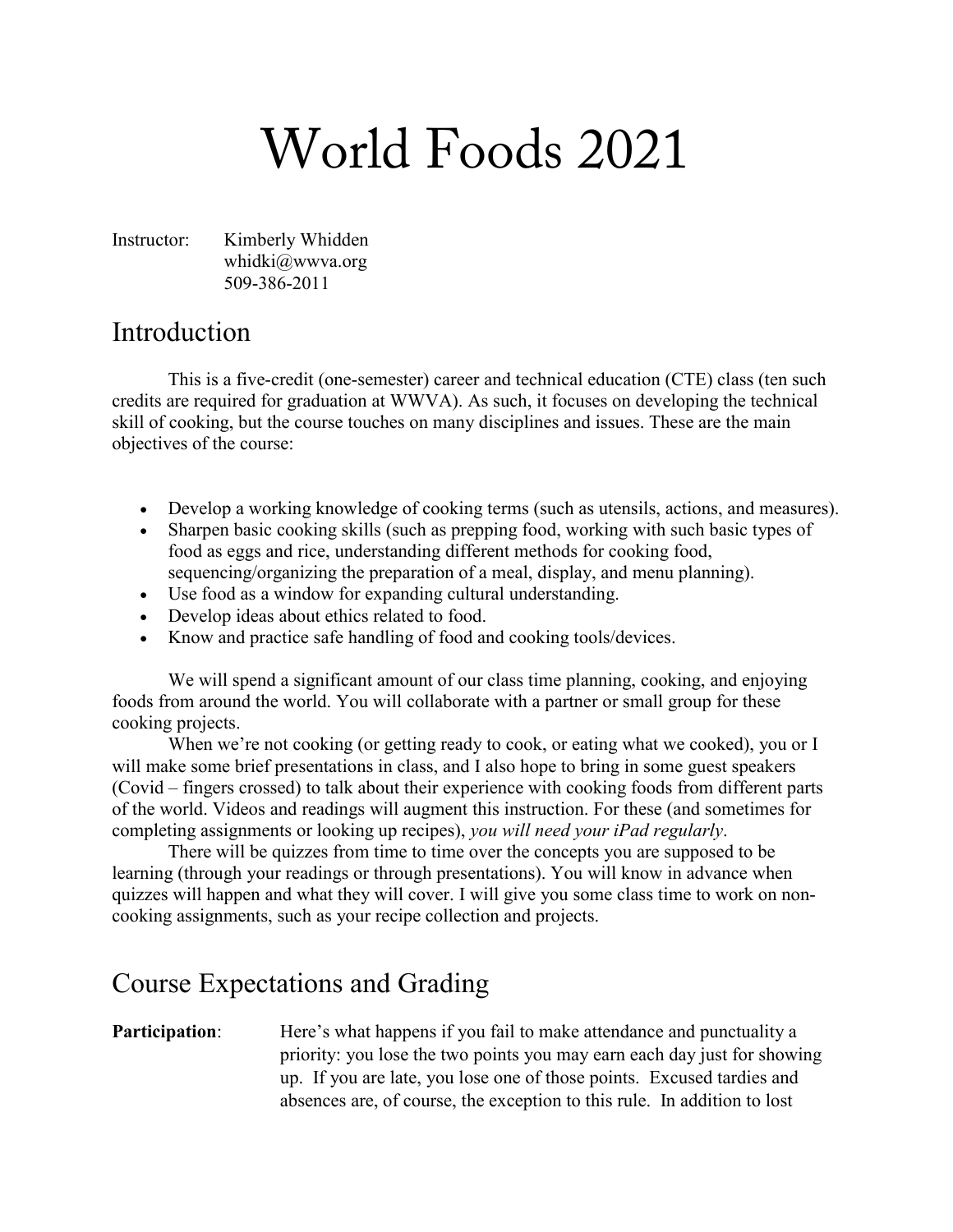points, there is the added headache of finding out what you missed – information for which **you will be held responsible** – and making up the work.

**Please be aware that you are expected to be seated quietly, in uniform, with your phone stowed at the time of the bell to start class. Failure to comply with this request will result in a tardy.** 

**Note: a tardy becomes an absence after 15 minutes.**

You will also lose credit if I perceive that you are not contributing to your group's efforts on a cooking day. *20 percent of grade*

- **Food Completion**: A big part of our time will be spent making food. I don't expect you to be professional chefs (and I'm not one), so I won't judge the quality of your food. But you do get credit for successfully completing each recipe we make. *20 percent of grade*
- **Self-Assessment Log**: You need to keep a record of your cooking-related activity in and out of this class. You can do this on paper (if so, please use a binder or folder so that your record stays together – I recommend a composition book or small spiral bound notebook) or in a Google document. Your record should specify 1) how much time you spend on cooking and 2) what specific tasks you performed. It should include any cooking you do outside of class time. Finally (and perhaps most importantly), 3) your log should explain your opinion of how well you did. Describe the strengths and weaknesses of your work on each cooking project, as well as 4) what you learned from the experience. This self-assessment should amount to a solid paragraph for each cooking project. *20 percent of grade*
- **Quizzes**: Every couple of weeks, there will likely be a quiz over material we have covered in class. You are responsible for information and concepts presented in class, whether by me or a guest speaker, along with information and concepts that arise in readings or videos. Quizzes will be in short-answer format, and you will know in advance when they are happening and what they will cover. *20 percent of grade*
- **Projects**: You will complete two projects each quarter. One of them involves *research*. Various topics will be available for research, and I will give you many options for how to present the results of your research. The other project will involve *cooking outside of clas*s. You can complete this project on your own or in tandem with another classmate. The idea here is cooking as service: you are feeding other people, and they should benefit in some way from your effort (maybe because you are giving the main food-provider in your family a break, or maybe because you are providing food for people who face food insecurity). *20 percent of grade*